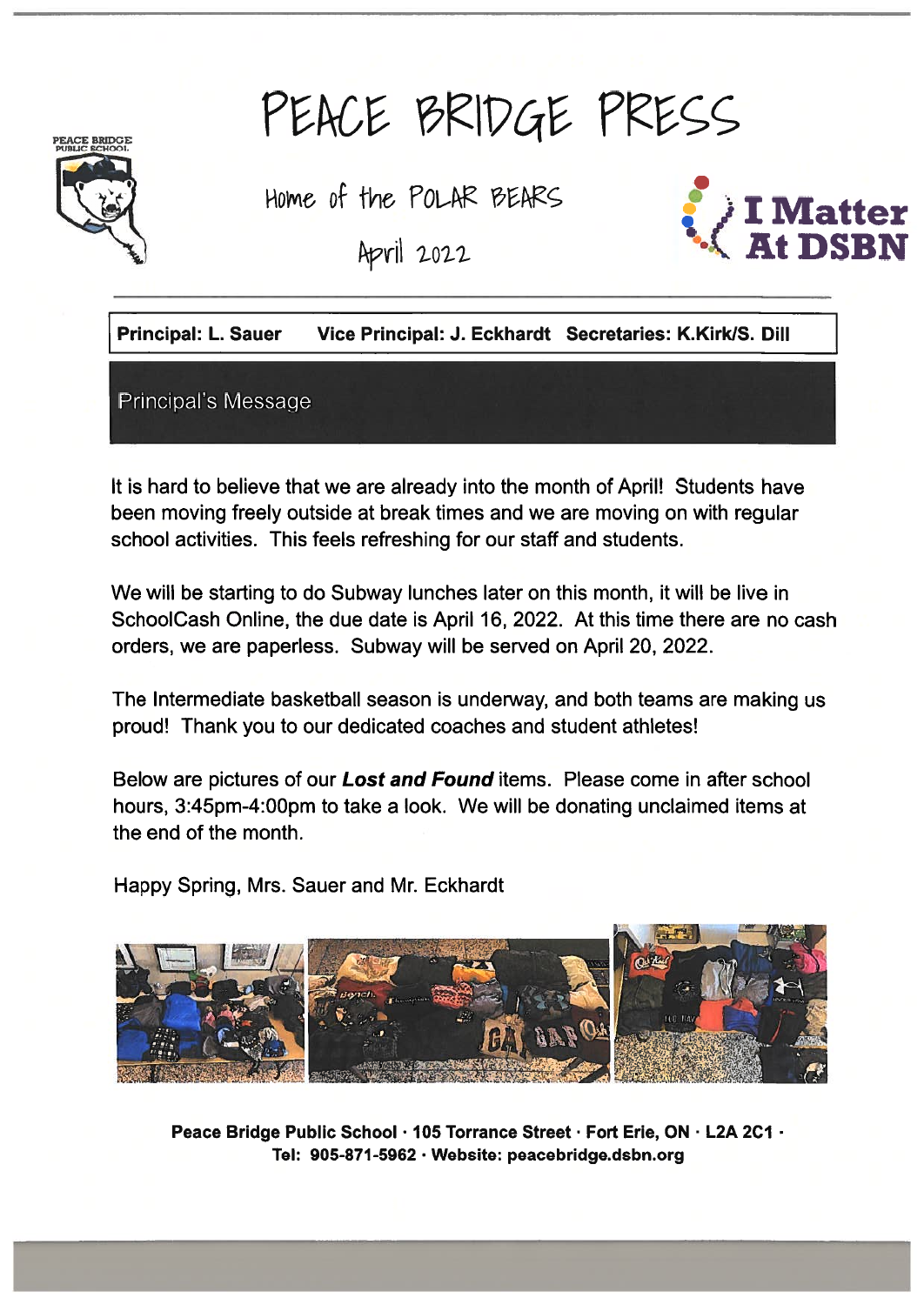# Upcoming Events

| <b>April 14th</b> | <b>Spring Colours (light blue, pink, yellow)</b>   |  |  |
|-------------------|----------------------------------------------------|--|--|
| <b>April 15th</b> | <b>Holiday No school!</b>                          |  |  |
| <b>April 16th</b> | <b>Subway Lunch Order Due</b>                      |  |  |
| <b>April 18th</b> | <b>Holiday No school!</b>                          |  |  |
| <b>April 19th</b> | Parent Council @ 5:30                              |  |  |
|                   | <b>Dental Screening</b>                            |  |  |
| <b>April 20th</b> | <b>Dental Screening</b>                            |  |  |
| <b>April 20th</b> | <b>Subway Sub Lunch</b>                            |  |  |
| <b>April 27th</b> | <b>Paul Davis Virtual, Internet Safety Gd 1-6</b>  |  |  |
|                   | <b>Spirit Days! Tie Dye vs Stripes!</b>            |  |  |
| <b>April 28th</b> | <b>Paul Davis Virtual, Internet Safety Gd 7-12</b> |  |  |
| May 2nd           | Vaccinations- Gr.7 (HB, HPV)                       |  |  |
|                   |                                                    |  |  |
|                   |                                                    |  |  |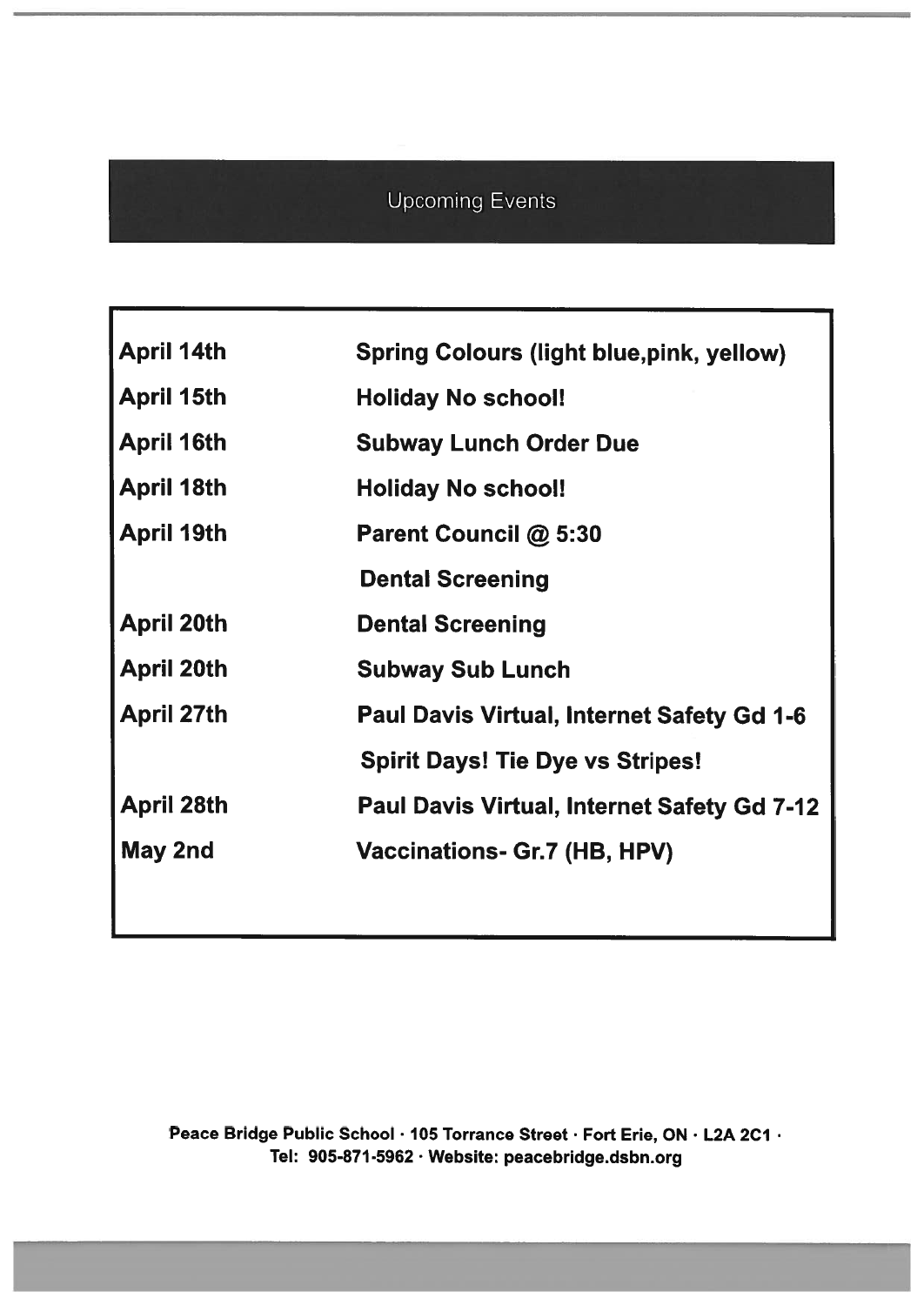# Award Winners for March

| <b>Teacher</b>   | Optimism               | Academic                |  |
|------------------|------------------------|-------------------------|--|
| Johnson/Nevinger | Levi M.                | Kash M.                 |  |
| Harasty/Meli     | Maverick H.            | Mason A.<br>Dashiell K. |  |
| <b>Bell</b>      | Hudson H.              | Eli M.                  |  |
| <b>Nick</b>      | Paityn T.              | Amelia M.               |  |
| <b>Groulx</b>    | Charlotte M.           | Jayda H.                |  |
| <b>Wright</b>    | Jasmine T.             | Joe M.                  |  |
| Marr             | Mia G.<br>Kaitlyn V-Y. | Isabella C.             |  |
| Mason            | Carter W.              | Aurora A.               |  |
| <b>Shanks</b>    | Lucas B-N.             | Ben B.                  |  |
| <b>Teakle</b>    | Hayden B.              | Dominick C-T.           |  |
| Lindberg         | Kaylee F.              | Khloe W.                |  |
| <b>Clark</b>     | Liam F.                | Claire T.               |  |
| <b>Sneek</b>     | Brycen C.              | Eric K.                 |  |
| <b>Bardoel</b>   | Leila A.               | Bentley Z.              |  |
| Jegg             | Zoey W.                | Pearce T.               |  |
| Snyder           | Jocelyn B.             | Alyssa T.               |  |
| Pegg             | Abdou E.               | Noah S.                 |  |
| Glover-Sams      | Skylynn S.             | Sophia S.               |  |
| <b>Sally</b>     | Saoirse C.             | Khloe W.                |  |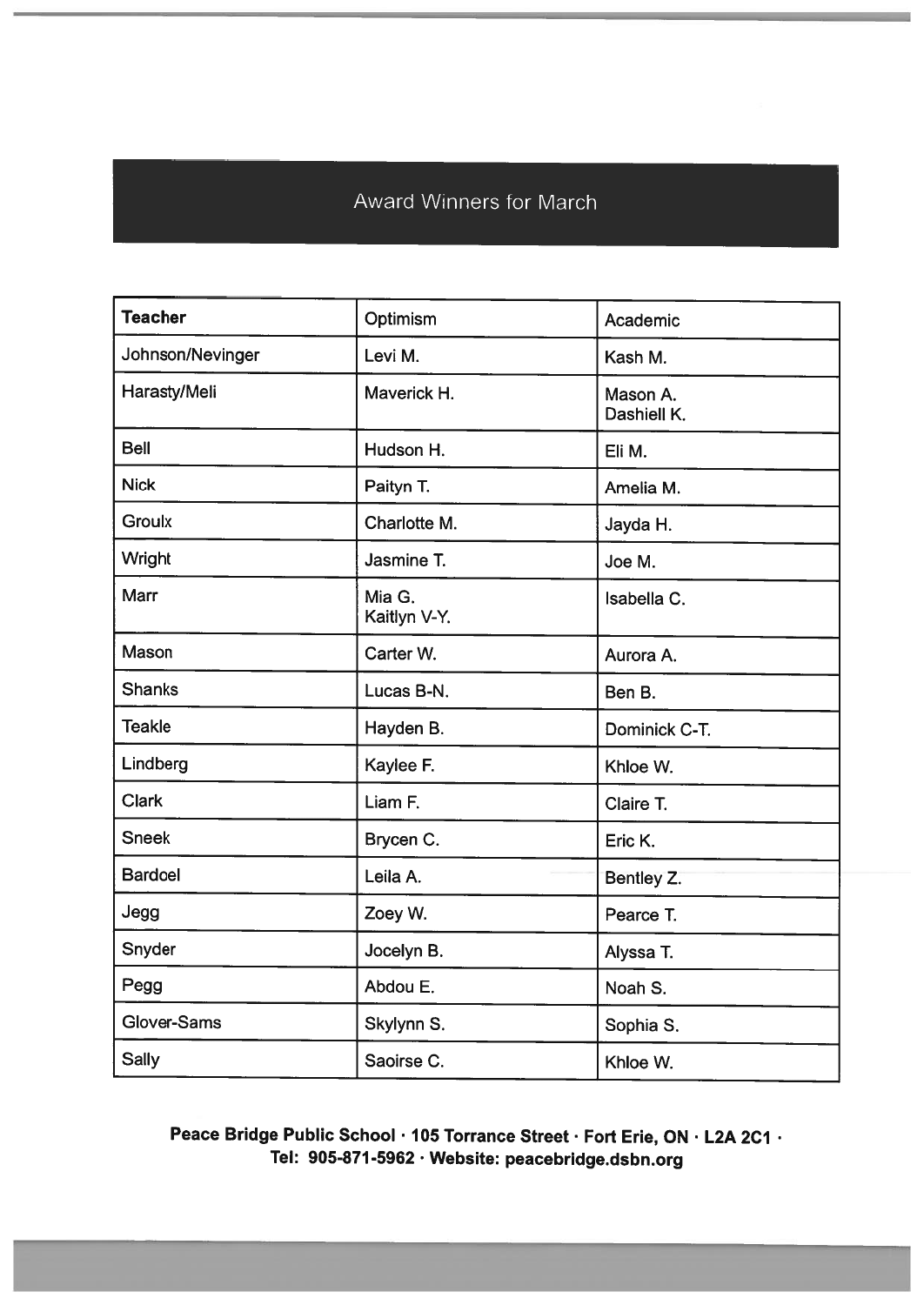### School Cash Online

School Cash Online is <sup>a</sup> secure portal where you can sign permission forms and make payments for items online. You can gain access by clicking on the School Cash button online on our school website. If you registered last year you do not need to register again.

Please call to make an appointment at the office if you require any assistance in registering.



#### Dental Screening

#### FREE Dental Screening Coming to Your School

The Public Health Dental program will be offering dental screenings this school year. Dental screenings will be provided to students in JK, SK, grades 2, 4 and 7 as required under the Health Protection and Promotion Act.

A registered dental hygienist will take a quick look in the child's mouth using a sterilized mirror and light. Staff will be wearing <sup>a</sup> mask, eye protection, <sup>g</sup>loves and performing hand hygiene between each student. Students will be asked to remove their masks for 20 - 30 seconds and will be distanced from other students.

Parents/guardians will be contacted if their child requires immediate dental care. The Healthy Smiles Ontario program may financially assist children who do not have access to dental care.

Please contact the Dental program if you DO NOT want your child(ren) to take par<sup>t</sup> in the dental screening.For more information or to opt-out your child(ren), complete the online School Dental Screening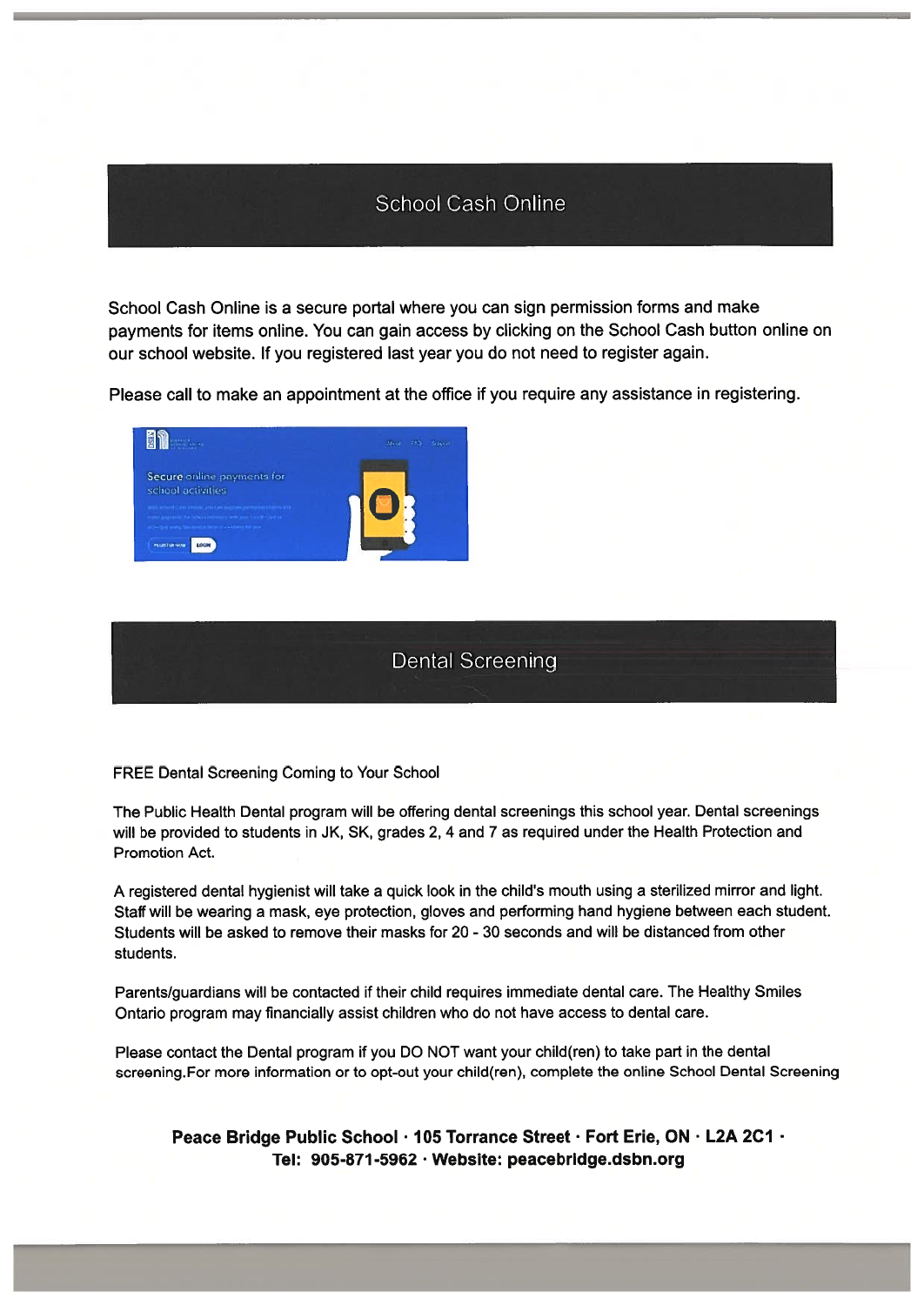Nonparticipation Form, call the Dental Health Line at 905-688-8248 or 1-888- 505-6074 ext. <sup>7399</sup> or email dental@niagararegion.ca

## April is Oral Health Month!

- Drink water instead of sugary drinks, including pop, sports drinks and juice
- Avoid sticky snacks like fruit gummies that can get stuck in the grooves of your teeth

• Sweet snacks are best served at the end of <sup>a</sup> meal while there is <sup>p</sup>lenty of saliva in your mouth to help wash sugars away

Public Health's dental clinics are open for in person appointments and virtual dental services. Morning, afternoon and evening appointments are available.

• If your child is in need of dental coverage, our dental staff can help families access FREE dental care

• If your child is experiencing dental pain or discomfort, <sup>p</sup>lease call the Dental Health Line at 905-688-8248 or 1-888-505-6074 ext. 7399 or connect with our Dental Team

Puberty Information — Parents of Grade 5 & 6 students

During the month of April and May, teachers may start addressing topics under Ontario's 'Human Development and Sexual Health' curriculum. To help support parents in answering questions around puberty, check out the Facebook puberty information session delivered by School Health Nurses Austin & Ashley.

Head safety — for bikes and other wheels

•

With warmer weather around the corner, more students will be outdoors taking part in spring activities, such as biking, skate boarding or roller blading. A properly fitted and correct helmet can cut the risk of <sup>a</sup> serious head injury by up to 85%. This means four out of five brain injuries could be prevented if every cyclist wore <sup>a</sup> helmet.

Bike helmets should be replaced after five years or a crash where the cyclist has hit their head

•It's not safe to use a second-hand helmet

Baseball hats, big hair clips and headphones should never be worn under <sup>a</sup> helmet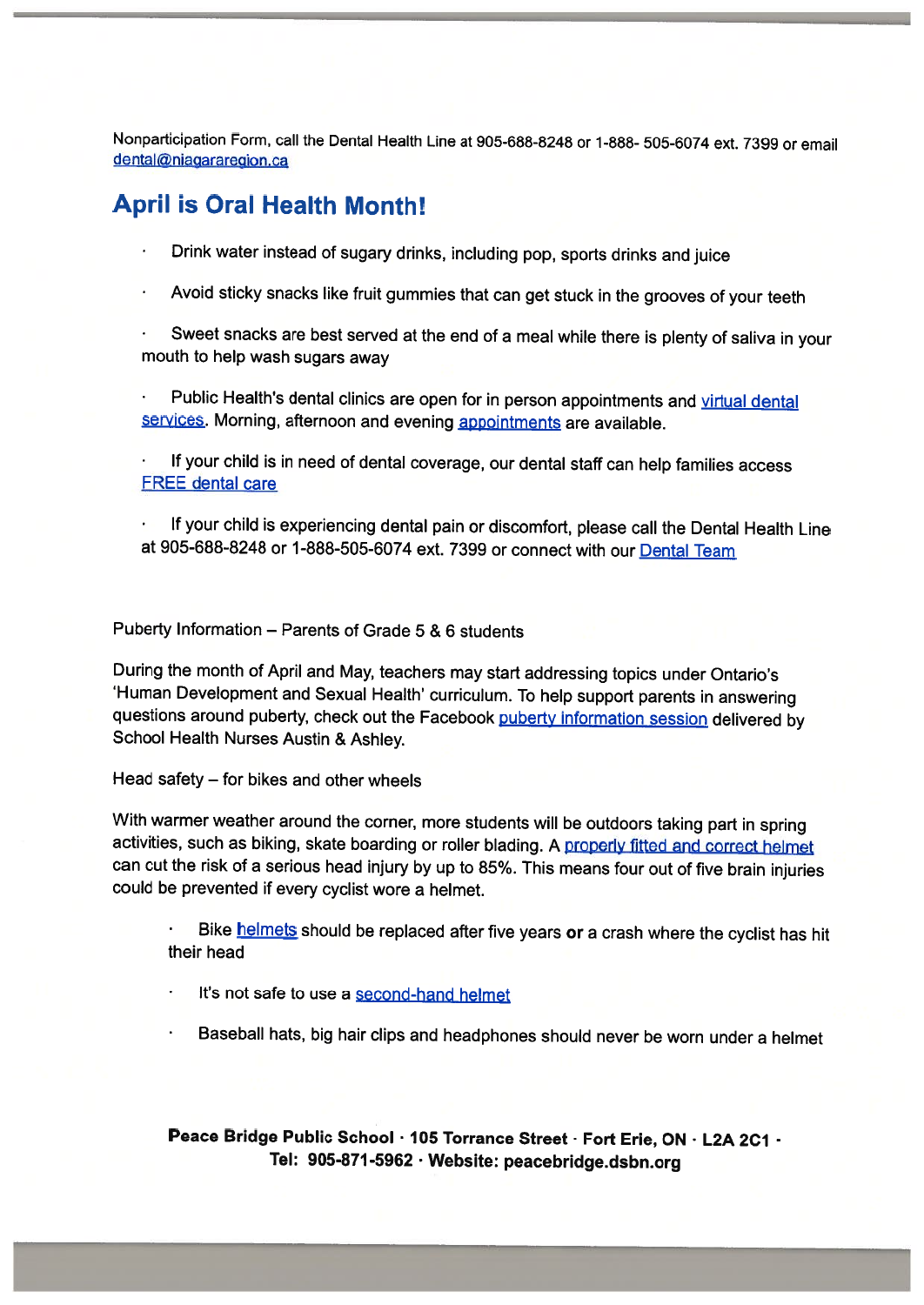The human skull is just approximately one centimeter thick, so it is important to remind children to always protect their head. To make sure <sup>a</sup> helmet fits right, follow the 2V1 Rule (image courtesy of Parachute Canada)

#### COVID-19 Update

The COVID-19 vaccine is the best line of defense for preventing the spread of COVID-19 in schools and protecting our entire community. Children over the age of five can get vaccinated at any Niagara Region Public Health COVID-19 Vaccination Clinic.

•Public Health clinics are currently accepting walk-ins for first, second or third / booster doses

If you or your child are experiencing symptoms of COVID-19 or have tested positive on <sup>a</sup> PCR or rapid antigen test, please review **quidance on self-isolation**.

Helpful links and resources:

- •Schools & Child Care During COVID-19
- •**Frequently asked questions**
- COVID-19 Vaccination in children and youth
- •Additional fact sheets in multiple languages

Public health professionals are available to answer any questions through the COVID-19 Info-line Monday to Friday, 8:30 a.m. to 4:15 pm.

- 905-688-8248 or 1-888-505-6074, press <sup>7</sup>
- Chat online in <sup>90</sup> different languages with auto-translate

Information on COVID-19 and vaccine eligibility is available on Niagara Region Public Health's website, Facebook, Twitter and Instagram.

Peace Bridge Public School . 105 Torrance Street . Fort Erie, ON . L2A 2C1 . Tel: 905-871-5962 . Website: peacebridge.dsbn.org

-j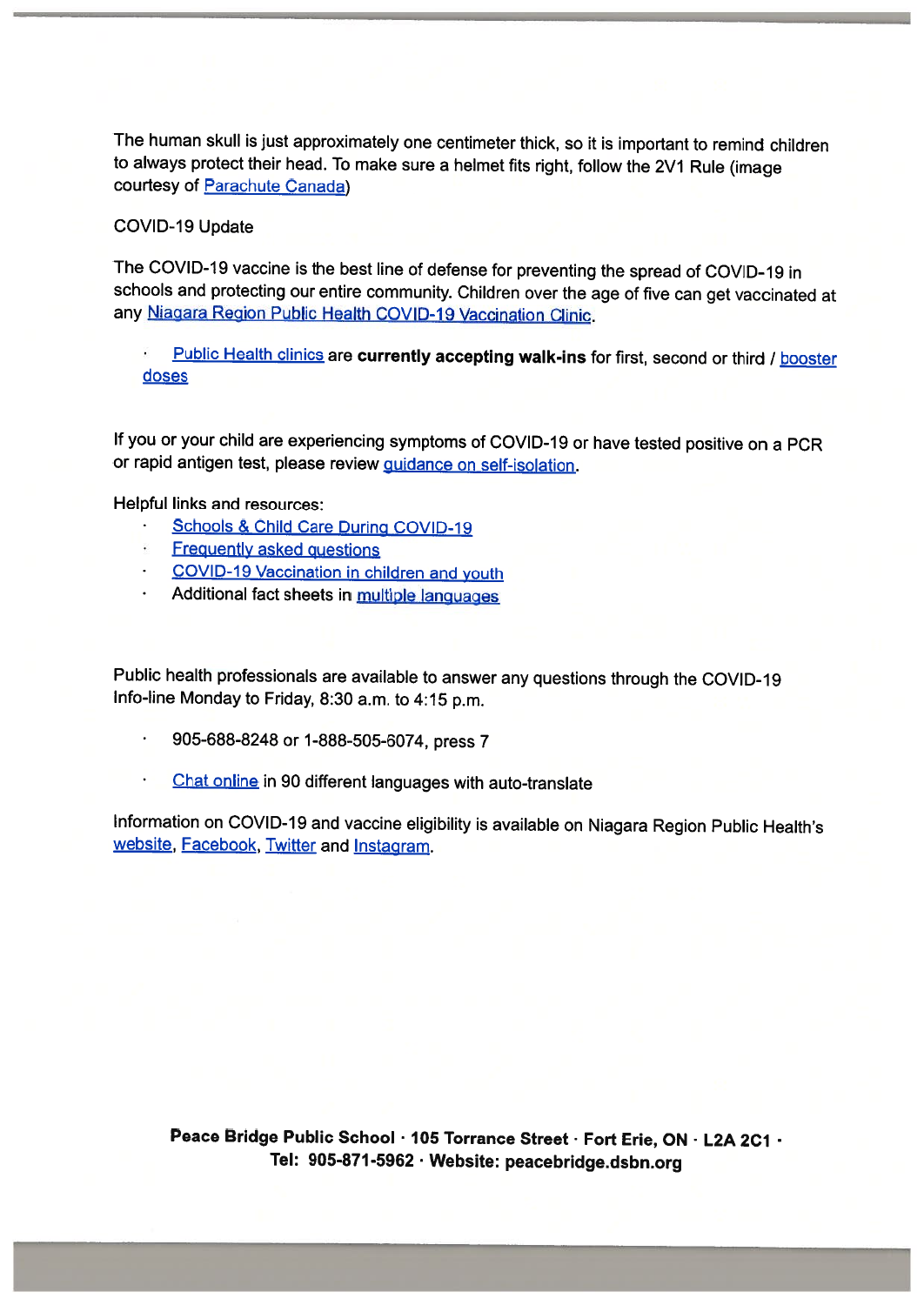

# IN-PERSON Kindergarten Open Houses are ON!

When: Thursday, May 12, 1:00 — 6:00 pm

Yes, it's true! We are excited to welcome our newest little learners and their families back into our school to see everything in person. We are looking forward to opening our school doors to your family for <sup>a</sup> very important visit.

On **Thursday, May 12<sup>th</sup>**, you and your child are invited to visit us between 1:00 – 6:00 pm to meet the Kindergarten team, take a peek at a Kindergarten classroom, and maybe even meet some future friends! School staff wi the coming weeks. If you haven't registered yet, please contact our office so we can be sure to arrange your visit.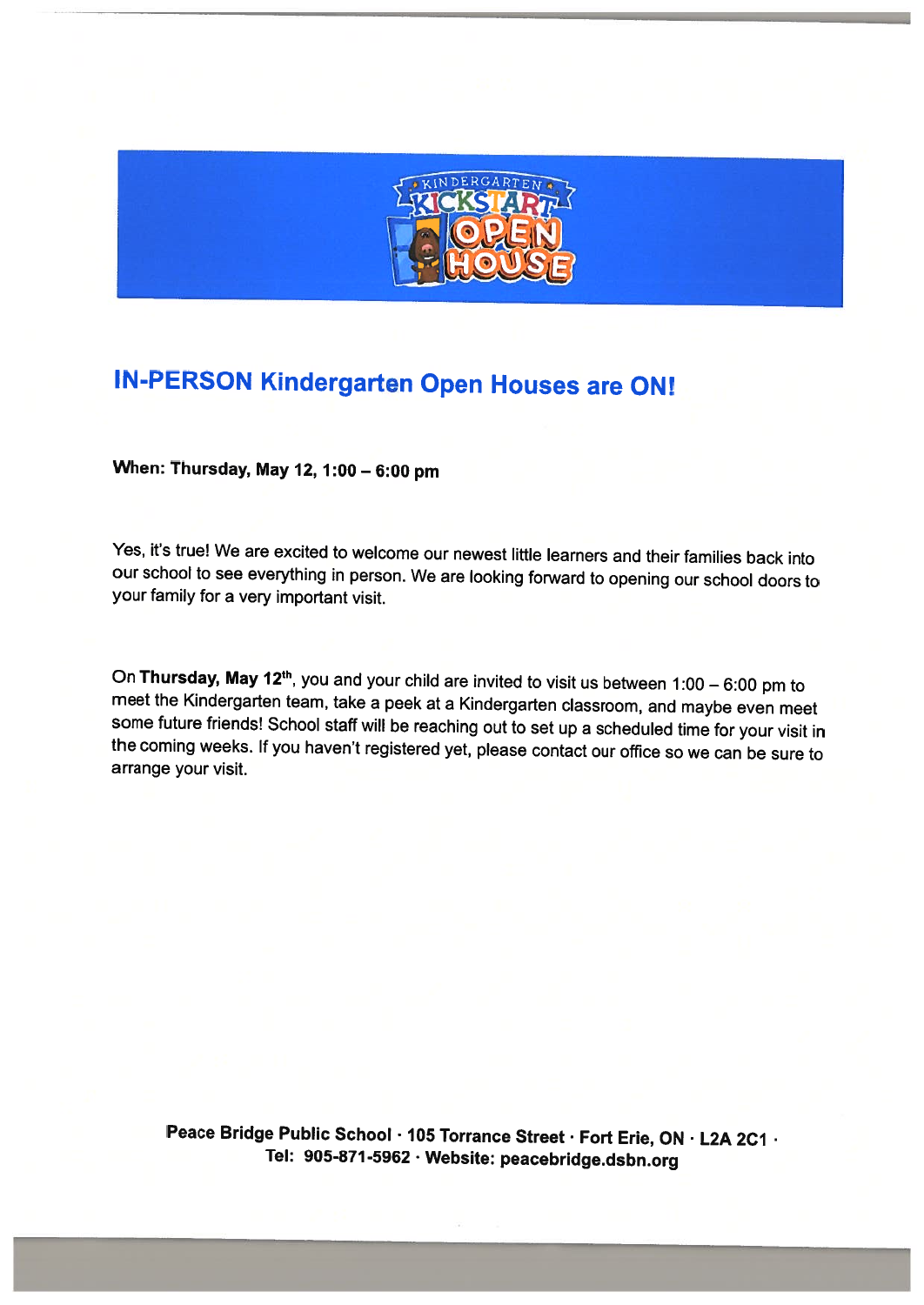# Niagara Region Public Health School Health Newsletter Niagara: // Region



# For Parents

# April is Oral Health Month!

- •Drink water instead of sugary drinks, including pop, sports drinks and juice
- •Avoid sticky snacks like fruit gummies that can get stuck in the grooves of your teeth
- Sweet snacks are best served at the end of <sup>a</sup> meal while there is <sup>p</sup>lenty of saliva in your mouth to help wash sugars away
- •Public Health's dental clinics are open for in person appointments and virtual dental services. Morning, afternoon and evening appointments are available.
- •If your child is in need of dental coverage, our dental staff can help families access FREE dental care
- • If your child is experiencing dental pain or discomfort, <sup>p</sup>lease call the Dental Health Line at 905-688- 8248 or 1-888-505-6074 ext. 7399 or connect with our Dental Team

## Puberty Information — Parents of Grade 5 & 6 students

During the month of April and May, teachers may start addressing topics under Ontario's 'Human Development and Sexual Health' curriculum. To help support parents in answering questions around puberty, check out the Facebook puberty information session delivered by School Health Nurses Austin & Ashley.

# Head safety — for bikes and other wheels

With warmer weather around the corner, more students will be outdoors taking part in spring activities, such as biking, skate boarding or roller blading. A properly fitted and correct helmet can cut the risk of <sup>a</sup> serious head injury by up to 85%. This means four out of five brain injuries could be prevented if every cyclist wore <sup>a</sup> helmet.

- •Bike **helmets** should be replaced after five years or a crash where the cyclist has hit their head
- •It's not safe to use <sup>a</sup> second-hand helmet
- • Baseball hats, big hair clips and headphones should never be worn under <sup>a</sup> helmet

The human skull is just approximately one centimeter thick, so it is important to remind children to always protect their head. To make sure <sup>a</sup> helmet fits right, follow the 2VI Rule (image courtesy of <u>Parachute Canada</u>) Parachute Parachute www.parachute.com

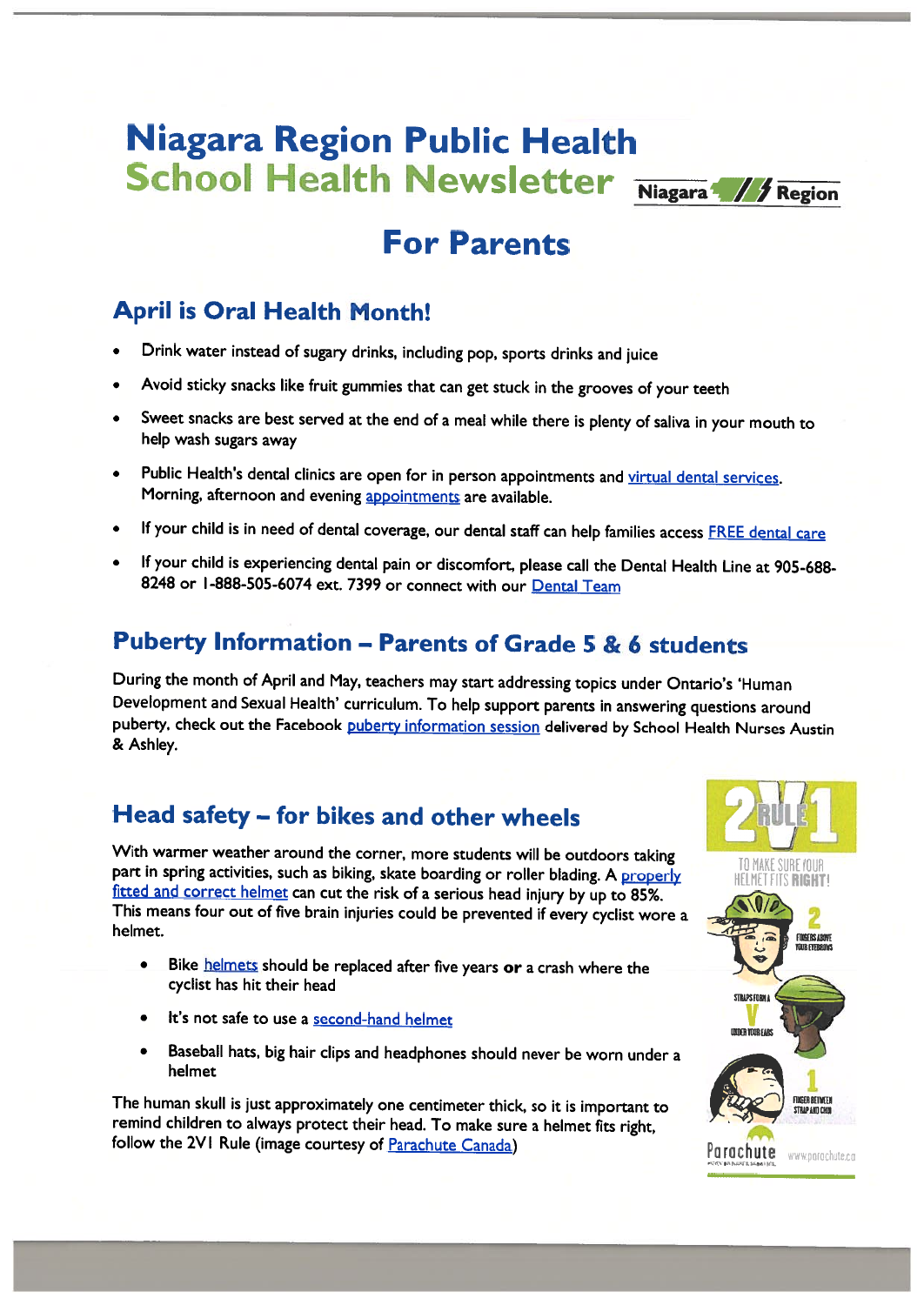# COVID-19 Update

The COVID-19 vaccine is the best line of defense for preventing the spread of COVID-19 in schools and protecting our entire community. Children over the age of five can get vaccinated at any Niagara Region Public Health CO

•Public Health clinics are currently accepting walk-ins for first, second or third / booster doses

If you or your child are experiencing symptoms of COVID-19 or have tested positive on a PCR or rapid antigen test, please review guidance on self-isolation.

Helpful links and resources:

- •Schools & Child Care During COVID-19
- •Frequently asked questions
- •COVID- <sup>19</sup> Vaccination in children and youth
- •Additional fact sheets in multiple languages

Public health professionals are available to answer any questions through the COVID-l9 Info-line Monday to Friday, 8:30 a.m. to 4:15 p.m.

- •905-688-8248 or <sup>I</sup> -888-505-6074, press <sup>7</sup>
- •Chat online in <sup>90</sup> different languages with auto-translate

Information on COVID-19 and vaccine eligibility is available on Niagara Region Public Health's website, Facebook, Twitter and Instagram.